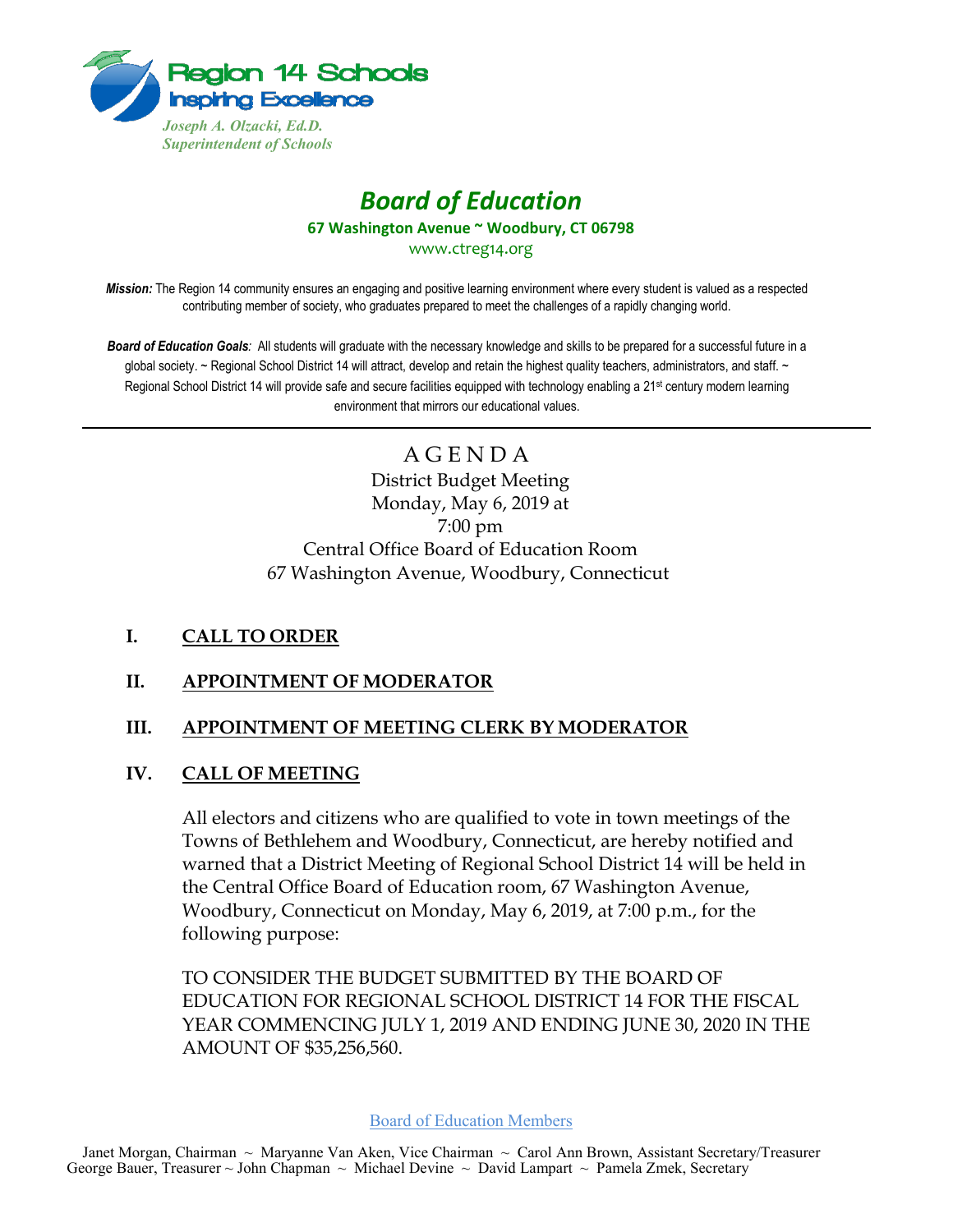The vote on said budget will be by the voting machines in the towns of Bethlehem and Woodbury, Connecticut, Tuesday, May 7, 2019, the day following the District Meeting.

### **V. NOTE OF REFERENDUM HOURS**

Referendum, Tuesday, May 7, 2019 from 6:00 a.m. to 8:00 p.m.

## **STATEMENT BY CHAIRPERSON**

I present the 2019-2020 School District Budget, approved by the Region 14 Board of Education in the amount of \$35,256,560 in accordance with Section 10-51 of the Connecticut General Statutes.

In accordance with Section 10-51 of the Connecticut General Statutes, the Region 14 Board of Education has established a Capital Reserve Fund in which the annual appropriation shall not exceed 1% of the annual district operating budget.

In accordance with Section 10-51 (a) of the Connecticut General Statutes, the Region 14 Board of Education has a statement of Estimated Receipts and Expenditures for the 2018-2019 and 2019-2020 fiscal years, Estimated Surplus or Deficit in operating funds at the end of the current fiscal year, Bonded Debt, and Estimated Per Pupil Expenditures for the Current and Next Fiscal Year.

#### **VI. ADJOURNMENT**

The Annual District Meeting this evening is to be considered in recess until the following day, Tuesday, May 7, 2019 when the polls open in each of the two member towns for the purpose of voting the question. The meeting shall then be considered adjourned following the close of the polls in the two member towns and announcements made of the results of the voting question.